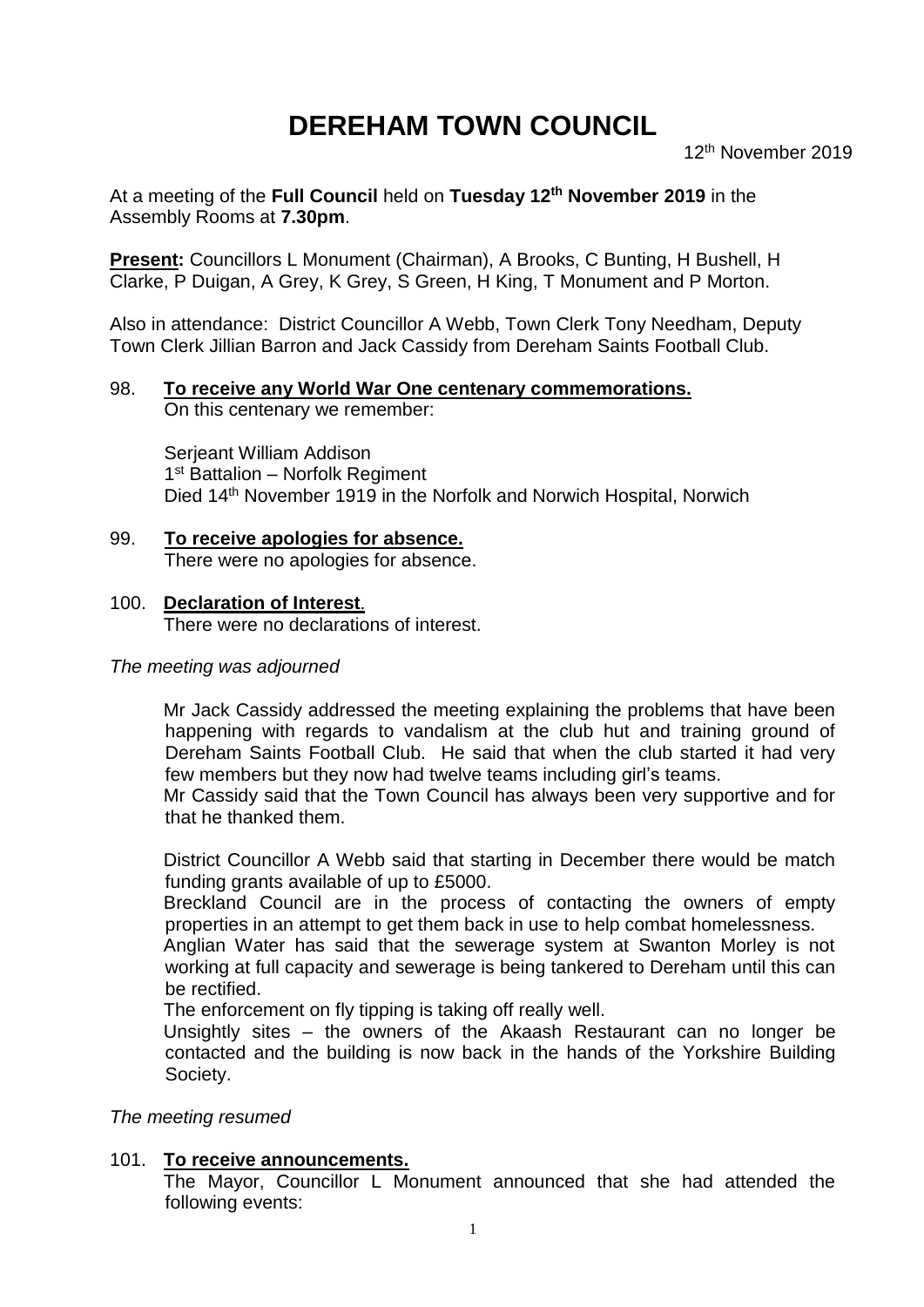| 13 <sup>th</sup> October 2019  | Civic Sunday at Trinity Methodist Church |
|--------------------------------|------------------------------------------|
| 10 <sup>th</sup> November 2019 | Remembrance Sunday Parade                |

11<sup>th</sup> November 2019 - Remembrance Day

- 
- 
- 102. To receive, confirm as correct and sign the minutes of the **Full Council meeting** held on **Tuesday 8 th October 2019.**

Proposed by Councillor L Monument, seconded by Councillor S Green, the minutes of the Full Council meeting Tuesday 8<sup>th</sup> October 2019 were agreed and signed.

#### 103. **Recreation Committee**

(a) To receive, confirm as correct and sign the minutes of the meeting held on **Tuesday 22nd October 2019.**

Proposed by Councillor K Grey, seconded by Councillor P Duigan, the minutes of the Recreation Committee meeting Tuesday 22<sup>nd</sup> October 2019 were agreed and signed.

(b) To receive a report from the Chairman, discuss any matters arising therefrom and vote on recommendations.

The following recommendations were agreed and approved by the Council:

#### **To discuss concerns raised regarding Lineside.**

The Town Clerk writes to the resident concerned giving him advice that each incident should be logged and reported to Breckland antisocial behaviour team and the police. The Town Council would liaise with Breckland Council regarding any appropriate action.

The Town Council would erect signs forbidding motorcycles.

#### **To discuss issues around adoption of Colin McLean Trust land near Dunlop Road.**

The Clerk write to Breckland Council asking what action they are taking to get this land into public ownership and to confirm that the land is protected as public open space in perpetuity.

#### 104. **Heritage & Open Spaces Committee**

(a) To receive, confirm as correct and sign the minutes of the meeting held on **Tuesday 22nd October 2019.**

Proposed by Councillor P Duigan, seconded by Councillor P Morton, the minutes of the Heritage and Open Spaces Committee meeting Tuesday 22nd October 2019 were agreed and signed.

(b) To receive a report from the Chairman, discuss any matters arising therefrom and vote on recommendations.

The following recommendation was agreed and approved by the Council subject to minor amendments, entered in the minute book at the meeting: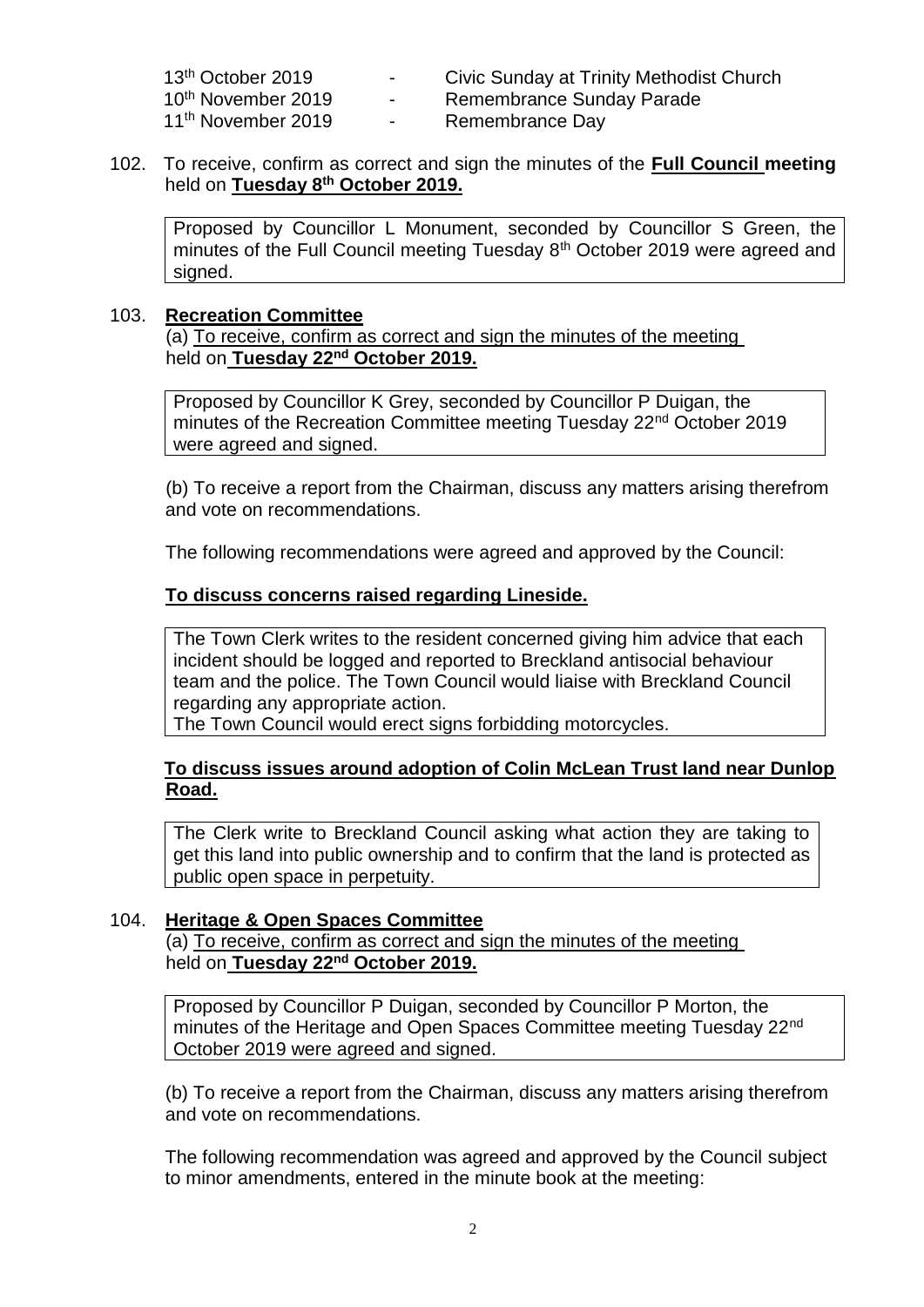# **To discuss Parish Partnership Projects.**

The Council apply for the following three projects for the Parish Partnership Scheme:

- 1. A bus shelter on the south side of Norwich Road at the bus stop between the junction with Wheatcroft Way and the entrance to Etling Grange.
- 2. A bus shelter on the west side of Highfields, near house number 15, and almost opposite the junction with Warner Avenue.
- 3. To continue the project to surface Shillings Lane up to £3000.

### 105. To receive, confirm as correct and sign the minutes of the **Planning** meetings held on **Tuesday 10th September 2019, Tuesday 8th October 2019** and **Tuesday 22nd October 2019.**

Proposed by Councillor L Monument, seconded by Councillor S Green the minutes of the Planning meetings Tuesday 10<sup>th</sup> September 2019 and Tuesday 8<sup>th</sup> October 2019 and Tuesday 22<sup>nd</sup> October 2019 were agreed and signed.

### 106. **To receive and adopt the list of accounts paid, the Financial Statement and list of accounts to be paid.**

Proposed by Councillor H Clarke, seconded by Councillor S Green, the list of accounts paid, the Financial Statement and list of accounts to be paid were agreed and signed.

#### 107. **To consider any action to prevent further vandalism or theft from Dereham Saints' club house**.

Proposed by Councillor P Morton, seconded by Councillor A Grey, it was agreed that the Town Council would pay for stand-alone CCTV to be installed at Dereham Saints club house at a cost of £1169 also an intruder alarm costing approximately £621.

Councillors asked Mr Cassidy to report back to the Council advising if the CCTV and alarm were having the desired effect.

# 108. **To notify of correction in Standing orders.**

This was noted.

### 109. **To consider declaring a climate change emergency**.

Councillor A Brooks asked Councillors to consider declaring a climate change emergency and look into the possible changes that the Town Council could make in an attempt to become carbon free.

Proposed By Councillor K Grey seconded by Councillor P Morton and put to the vote it was agreed unanimously that a working group be assembled and a strategy be agreed within six months for costings. The working group would consist of Councillors T Monument, P Morton, A Brooks, P Duigan, H Clarke and C Bunting.

#### 110. **To consider additional proposal for the Parish Partnership Scheme.** Councillor C Bunting advised Councillors that he had been contacted by local

residents who raised concerns about speeding vehicles on Hillcrest Avenue and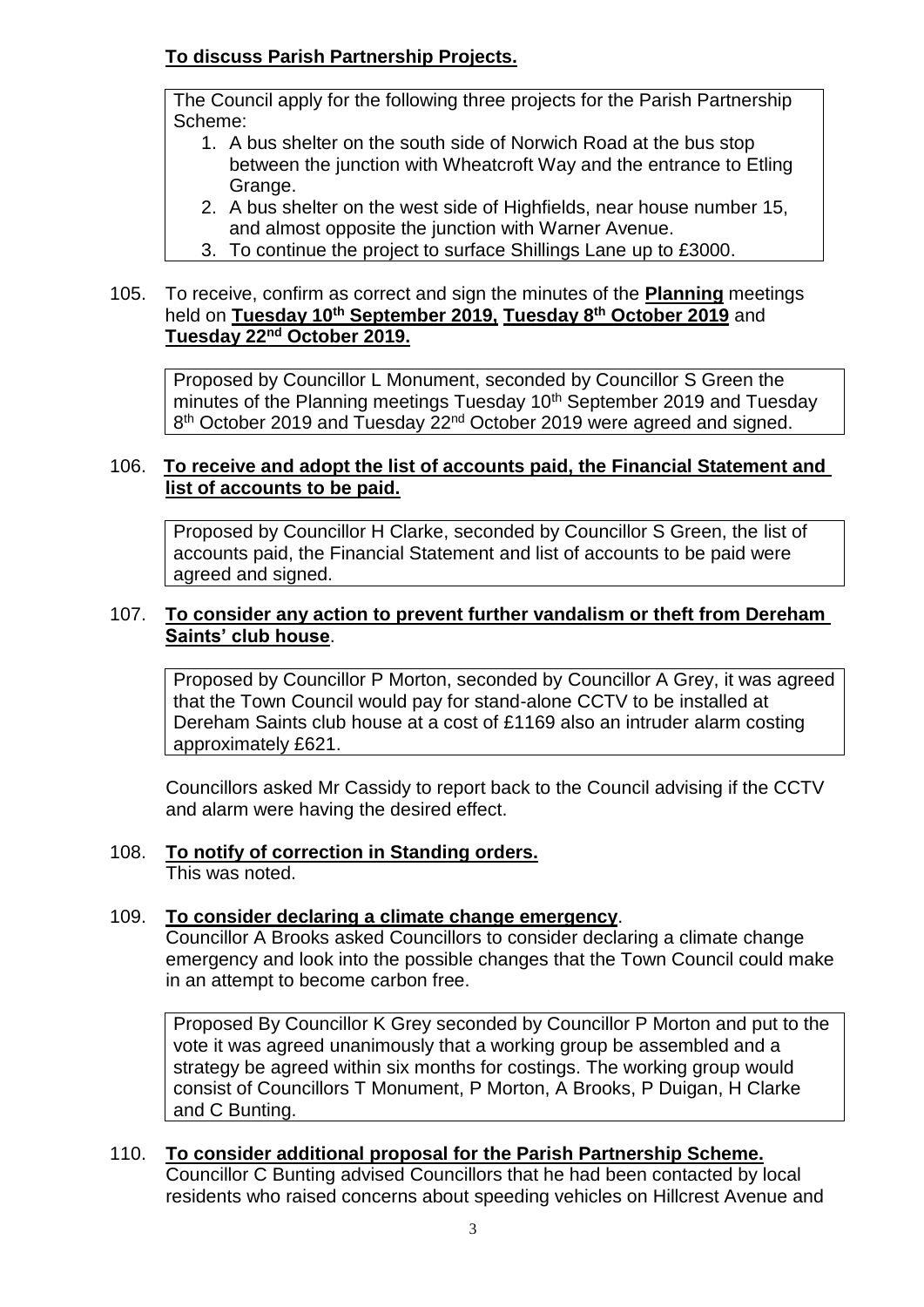Stone Road.

Councillor C Bunting proposed applying for a Speed Survey; this would be eligible through the Parish Partnership Scheme. This was put to the vote and agreed.

#### 111. **To consider obtaining barrister's opinion regarding the Dereham Transport situation and the Local Plan.**

Some Councillors raised concerns as to whether it would be a good thing for the Council to challenge the local plan, as it was felt that the District Plan as a whole was better for the Town than no Local Plan. Other Councillors felt that having the information would be beneficial even if it did not arrive in time to challenge the Local Plan or if the Council decided not to act on the information.

It was resolved that: The Council obtain Barristers Opinion regarding the Dereham Transport situation and the Local Plan. That once the information is received from the Barrister, it is circulated to all Councillors. The motion went to a recorded vote Councillors P Duigan, P Morton, H Clarke, A Brooks, C Bunting, S Green, L Monument and T Monument voted for the motion and Councillors K Grey, A Grey, H King and H Bushell opposed the motion, there were no abstentions

#### 112. **To consider adopting outdoor playing space from Orbit Homes for the Greenfields Road Development.**

It was agreed that this item be referred to an additional Recreation committee meeting on the 3rd December 2019.

#### 113. **To consider Breckland letter regarding sale of open spaces.**

It was agreed that the Town Clerk should chase up further clarification on the response letter from Breckland that has been requested but not yet received.

#### 114. **To consider measures to complete the Neighbourhood Plan.**

The Clerk proposed a strategy for pushing the Neighbourhood Plan forward which would have involved cancelling non-essential committee meetings for November and January and replacing them with Local Plan working Group meetings. The Working group meetings would incorporate Breckland Council's comments and any additional policy ideas or community aspirations not already included. Then once the Plan was ready for the Reg 14 consultation, Rachel Leggett and Andrea Long be engaged to take the Plan through to submission.

Proposed by Councillor P Duigan, seconded by Councillor H King, it was agreed to get a quote to engage Rachel Leggett and Andrea Long to work with the Local Plan Working Group to incorporate Breckland Council's comments and develop any additional policies or community aspirations, before taking the plan through the Reg 14 consultation.

#### 115. **Exclusion of Press & Public**

Proposed by Councillor L Monument seconded by Councillor H King it was agreed to pass a resolution to exclude the Press and Public from the meeting on the grounds that the Business to be transacted is confidential and publicity would be prejudicial to the public interest